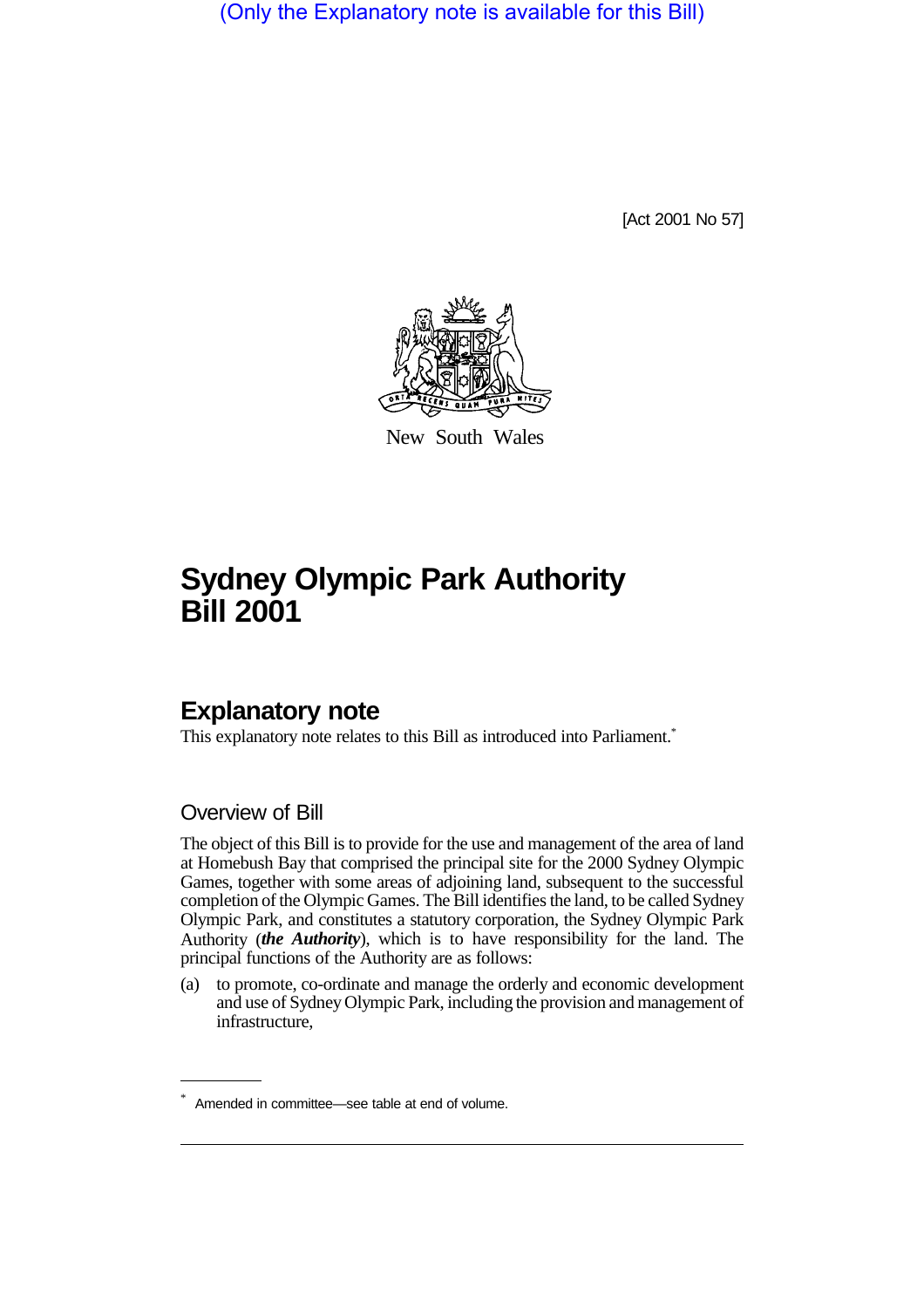Explanatory note

- (b) to promote, co-ordinate, organise, manage, undertake, secure, provide and conduct cultural, sporting, educational, commercial, tourist, recreational, entertainment and transport activities and facilities,
- (c) to protect and enhance the natural and cultural heritage of Sydney Olympic Park, particularly the Millennium Parklands,
- (d) to provide, operate and maintain public transport facilities within Sydney Olympic Park,
- (e) to liaise with and maintain arrangements with the International Olympic Committee and the Australian Olympic Committee Incorporated.

#### Outline of provisions

#### **Part 1 Preliminary**

**Clause 1** sets out the name (also called the short title) of the proposed Act.

**Clause 2** provides for the commencement of the proposed Act on 1 July 2001.

**Clause 3** defines certain words and expressions used in the proposed Act.

### **Part 2 Constitution of Authority**

**Clause 4** constitutes the Authority.

**Clause 5** provides that the Authority is to be a statutory body representing the Crown.

#### **Part 3 Vesting of land**

**Clause 6** vests the lands comprising Sydney Olympic Park in the Authority for an estate in fee simple.

**Clause 7** provides for the vesting of various roads within Sydney Olympic Park, some of which are vested in the Authority and some in Auburn Council.

**Clause 8** provides that the Silverwater Nature Reserve, although situated within Sydney Olympic Park, does not vest in the Authority.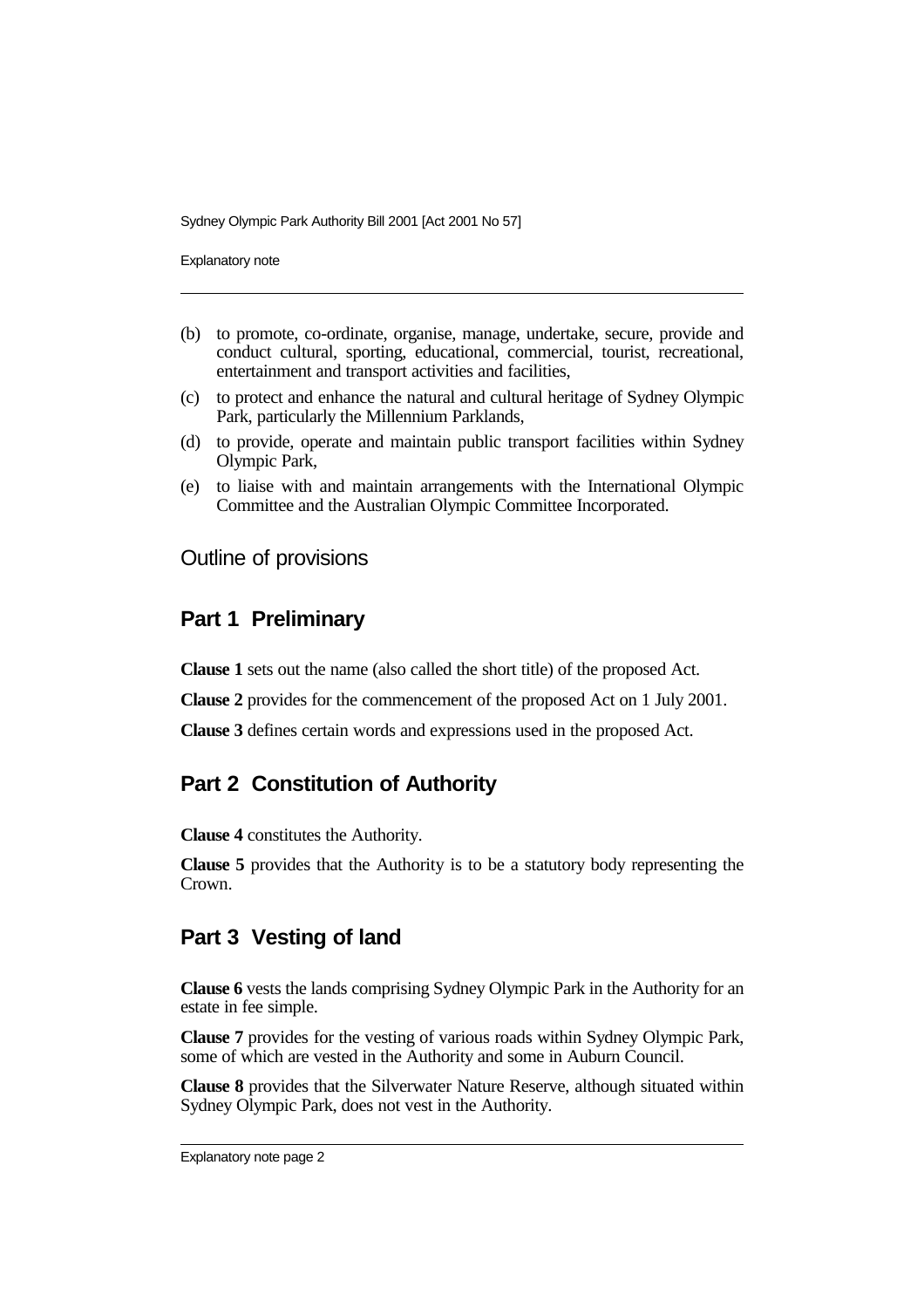Explanatory note

**Clause 9** generally provides that lands vested in the Authority are vested subject to all existing encumbrances and restrictions. However, a small number of encumbrances that are specifically identified on a map referred to in this clause of the Bill are extinguished.

**Clause 10** provides that rights under existing agreements entered into with the Olympic Co-ordination Authority will not be affected by the proposed Act.

**Clause 11** provides that no entitlement to compensation is created as a consequence of the operation of Part 3 of the proposed Act.

## **Part 4 Functions of Authority**

#### **Division 1 Principal functions**

**Clause 12** sets out the Authority's principal functions.

**Clause 13** provides that the Authority is to have such other functions as are statutorily conferred and any consequential functions as may be necessary or expedient for the exercise of its other functions.

**Clause 14** provides that the Authority is to observe the principles of ecologically sustainable development in carrying out its functions.

**Clause 15** enables the Authority, with the consent of the Minister, to carry out certain of its functions on land outside Sydney Olympic Park.

#### **Division 2 Local government and environmental planning functions**

**Clause 16** provides for the interpretation of certain expressions used in Division 2 of Part 4 of the proposed Act.

**Clause 17** requires the Authority to prepare a master plan for the management, use and development of land within Sydney Olympic Park. Such a master plan cannot be made without the approval of the Minister for Urban Affairs and Planning.

**Clause 18** enables the Authority to exercise certain of the functions of a local government council in relation to Sydney Olympic Park.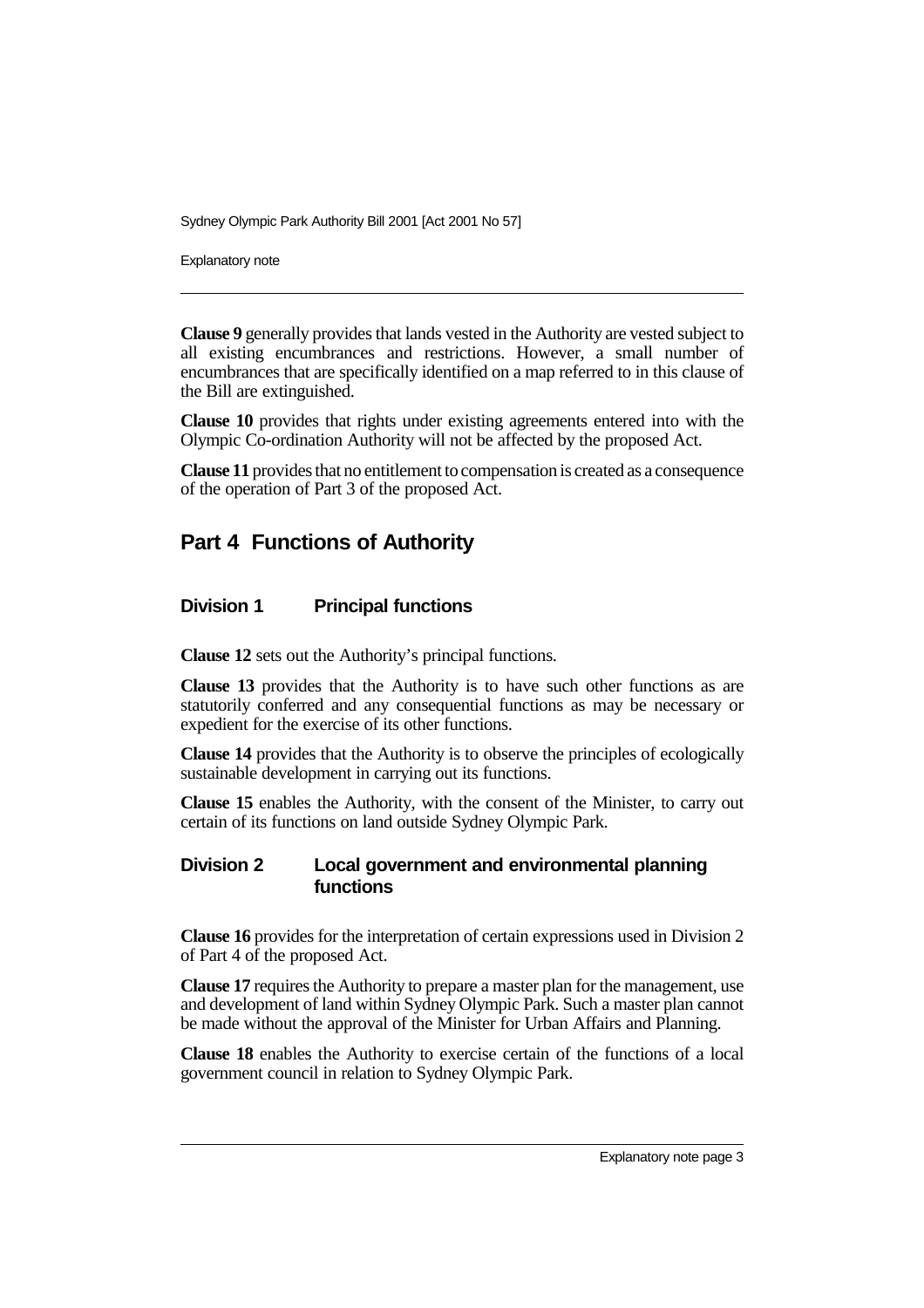Explanatory note

**Clause 19** enables the Authority, if requested by the Director-General of the Department of Urban Affairs and Planning to do so, to contribute to the preparation of environmental planning instruments and development control plans under the *Environmental Planning and Assessment Act 1979*.

**Clause 20** provides that the Minister for Urban Affairs and Planning is to be the consent authority for any development within Sydney Olympic Park.

**Clause 21** enables the Minister for Urban Affairs and Planning to prepare and approve contributions plans under section 94B of the *Environmental Planning and Assessment Act 1979* for use in relation to development within Sydney Olympic Park.

**Clause 22** enables a consent authority to delegate its functions relating to the certification of development under Part 4A of the *Environmental Planning and Assessment Act 1979* to the Authority.

**Clause 23** gives the Authority the enforcement powers of a council under Part 6 of the *Environmental Planning and Assessment Act 1979*.

**Clause 24** enables the Authority to approve plans of subdivision in relation to development carried out by it as if it were a local government council.

**Clause 25** requires a person who makes a development application for consent to carry out significant development on land adjoining Sydney Olympic Park (that is, on land within an area identified as the Sydney Olympic Park Development Area) to notify the Authority before making the application.

#### **Division 3 Millennium Parklands**

The *Millennium Parklands* are defined in Schedule 3 to the proposed Act by reference to a map. They comprise a substantial area of land that includes Bicentennial Park and the Silverwater Nature Reserve.

**Clause 26** sets out the Authority's objects in relation to the Millennium Parklands. The clause re-enacts what were previously the objects of the Bicentennial Park Trust under section 6 of the *Bicentennial Park Trust Act 1987* and, in relation to the Silverwater Nature Reserve, preserves the purposes for which the nature reserve is taken to be dedicated under section 49 (3) of the *National Parks and Wildlife Act 1974*.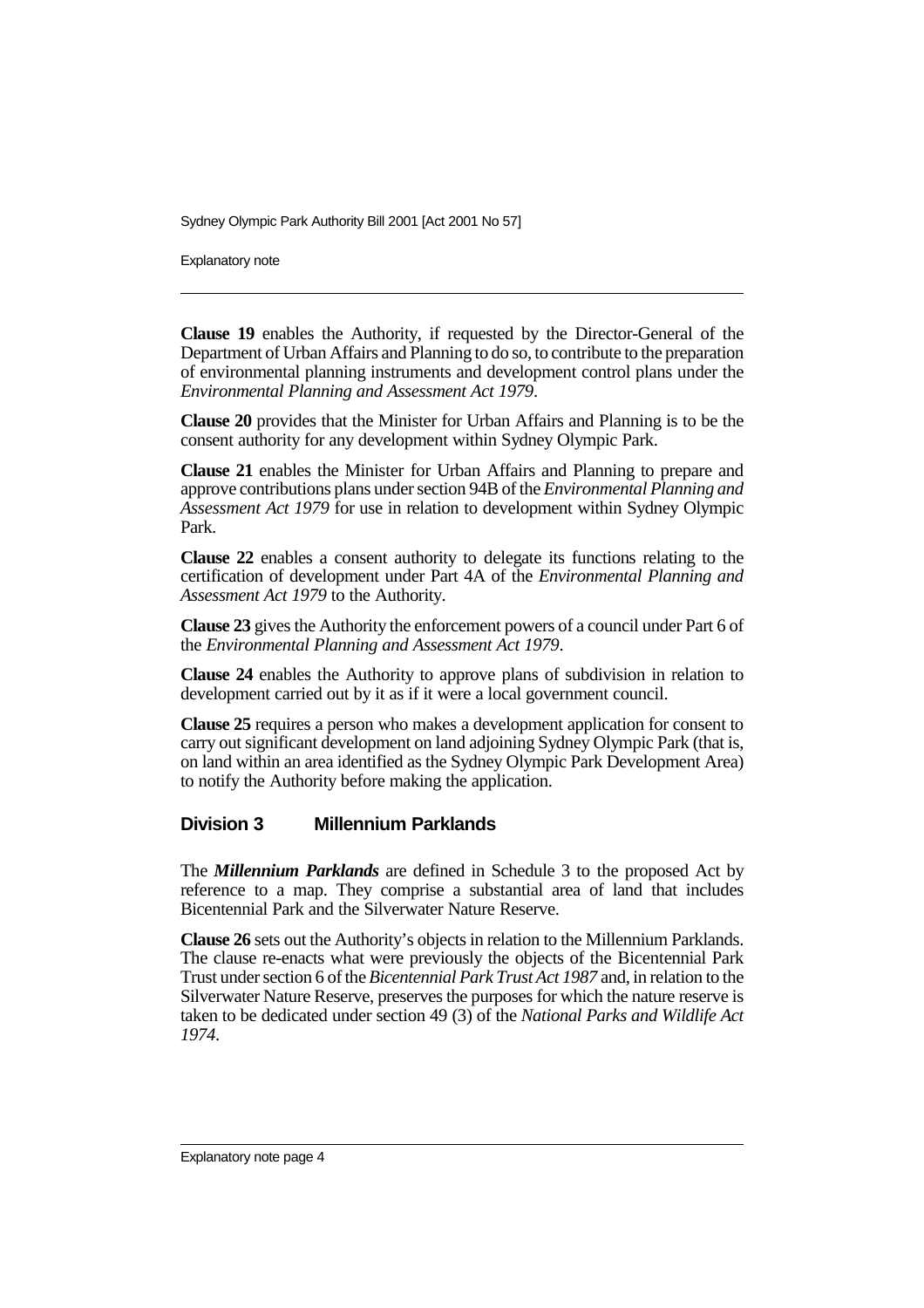Explanatory note

**Clause 27** provides that the Authority's functions in relation to the Millennium Parklands are to maintain the Parklands and to permit the use of the whole or any part of them for activities of a recreational, historical, scientific, educational or cultural nature.

**Clause 28** relates to the Silverwater Nature Reserve, which is to be renamed by the proposed Act as the Newington Nature Reserve. The land comprising the reserve does not vest in the Authority. The reserve is to continue to be under the care, control and management of the Director-General of National Parks and Wildlife in accordance with the provisions of the *National Parks and Wildlife Act 1974*.

**Clause 29** prohibits the Authority from selling, mortgaging or otherwise disposing of the Millennium Parklands and prevents the compulsory acquisition of the Millennium Parklands, except by an Act of Parliament.

**Clause 30** enables the Authority, with the approval of the Minister, to grant leases, licences and easements over the Millennium Parklands. A lease cannot be granted for a term that exceeds 25 years.

**Clause 31** enables the Authority to divide the Millennium Parklands into precincts and to name, and rename, precincts.

**Clause 32** requires the Authority to prepare a plan of management for the Millennium Parklands. Such a plan may incorporate a plan of management prepared by the Director-General of National Parks and Wildlife for the Newington Nature Reserve.

**Clause 33** provides for the adoption of a plan of management by the Minister and for the processes that are to precede adoption.

**Clause 34** provides for the subsequent amendment of a plan of management and for its possible substitution by a new plan.

**Clause 35** places an obligation on the Authority to carry out and give effect to a plan of management.

#### **Division 4 Roads and traffic management functions**

**Clause 36** provides that a public road within Sydney Olympic Park cannot be opened, closed or changed, without the consent of the Authority.

**Clause 37** makes the Authority the roads authority under the *Roads Act 1993* for public roads within Sydney Olympic Park that are vested in it.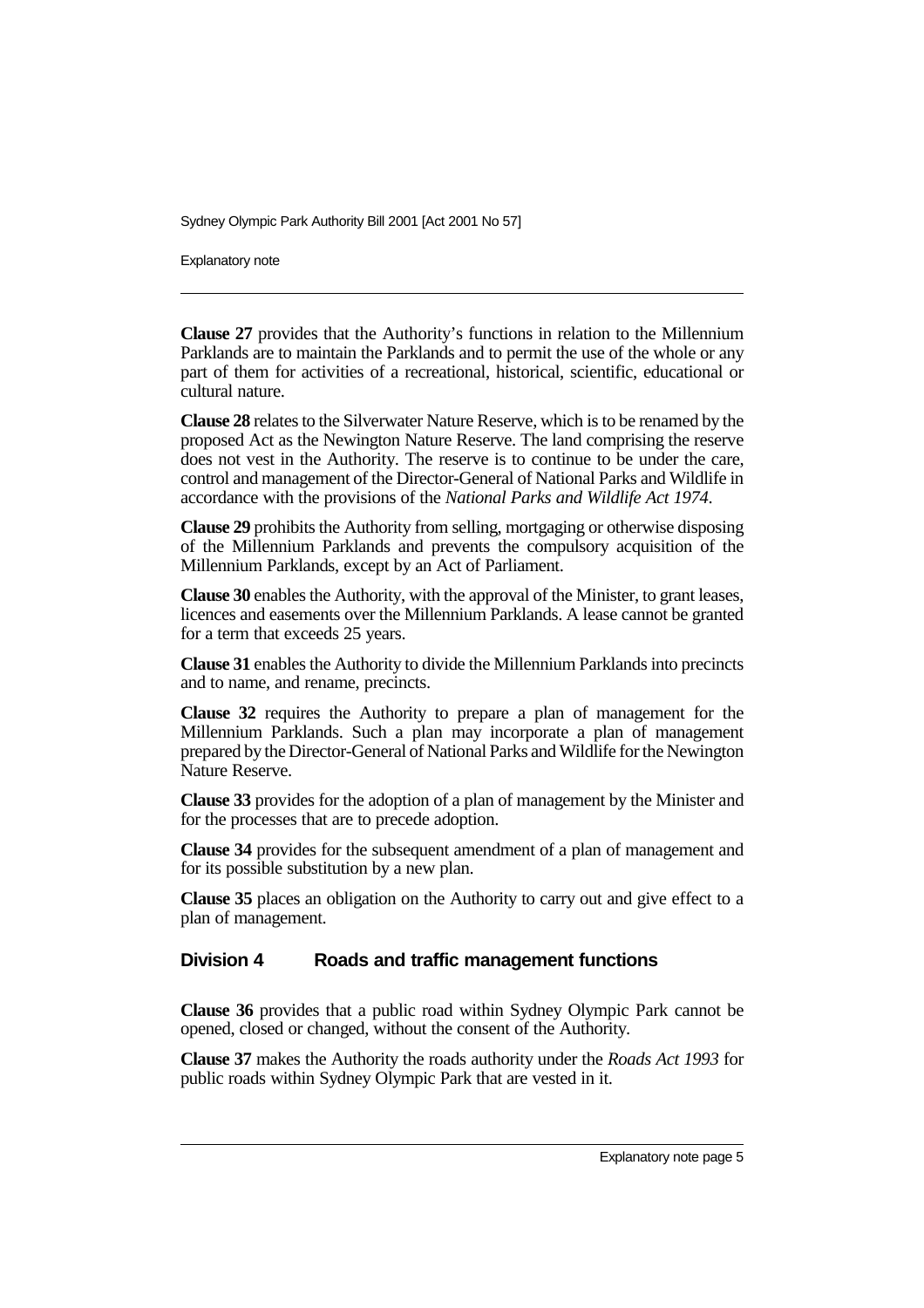Explanatory note

**Clause 38** prevents a private road within Sydney Olympic Park from being opened, closed, changed, regulated or used for a purpose other than a road, without the consent of the Authority.

**Clause 39** requires the Authority to prepare a traffic management plan, or plans, for all roads within Sydney Olympic Park (including roads that are not vested in the Authority). The clause specifies the processes that are to be observed in the preparation of a traffic management plan, and authorises the Authority to control and regulate traffic in accordance with a traffic management plan.

**Clause 40** makes it an offence for a person to fail to observe a road closure within Sydney Olympic Park, or to interfere with structures provided for the purpose of closing a road.

**Clause 41** provides that a road, when temporarily closed, does not lose its status as a road.

**Clause 42** gives the Authority the power to direct the removal of unattended motor vehicles and trailers at Sydney Olympic Park that are standing unlawfully, that constitute a danger, or that are causing an obstruction.

**Clause 43** enables the Roads and Traffic Authority (*RTA*) to delegate functions to the Authority.

**Clause 44** gives the Authority, in relation to land within Sydney Olympic Park, the same functions as a local government council under the pay parking regulations (that is, the regulations made under the *Road Transport (Safety and Traffic Management) Act 1999* in respect of pay parking).

#### **Division 5 Environment protection**

**Clause 45** makes the Environment Protection Authority the appropriate regulatory authority for the purposes of the *Protection of the Environment Operations Act 1997* for premises occupied at, and activities carried out on land at, Sydney Olympic Park.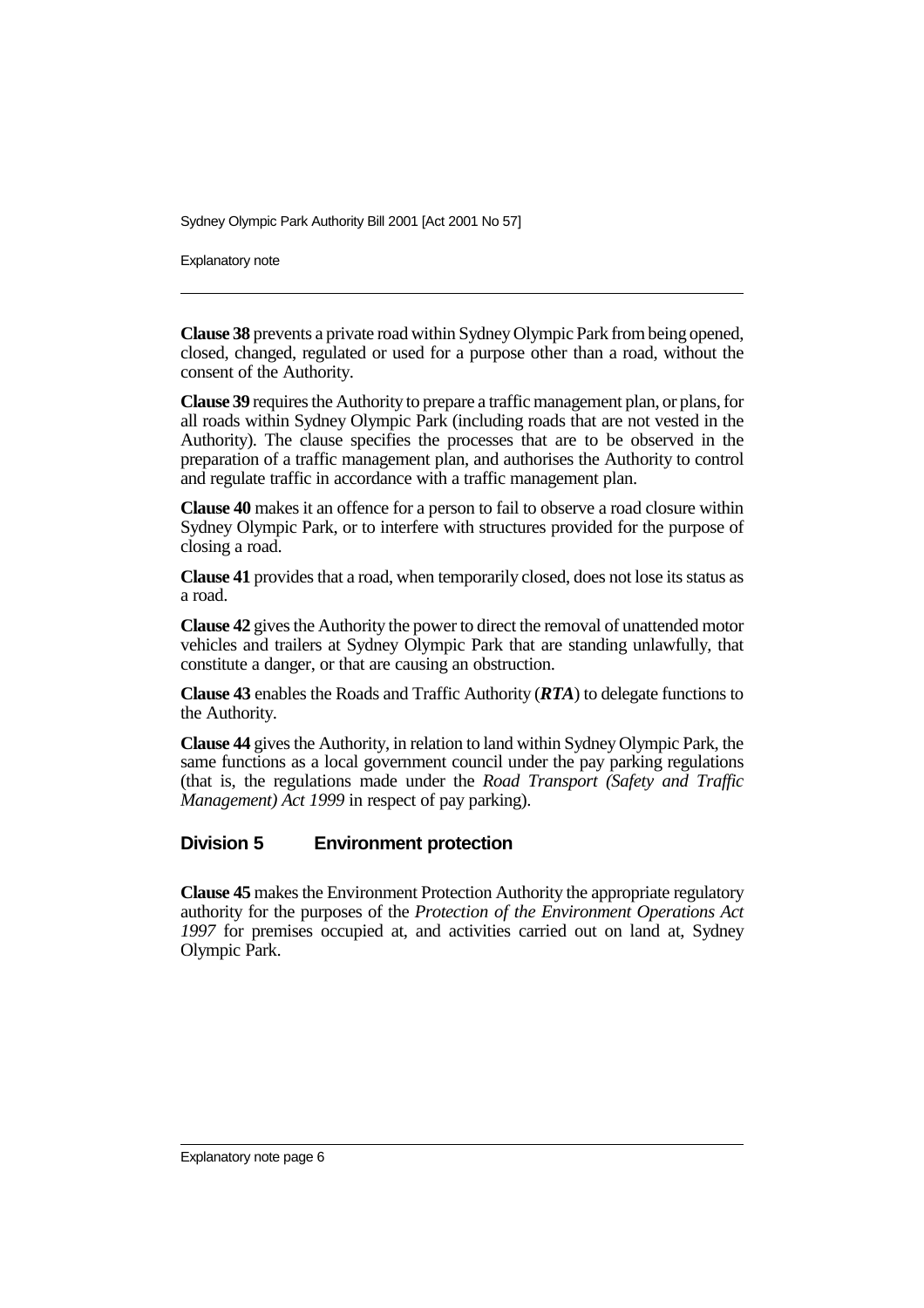Explanatory note

#### **Division 6 Ancillary functions**

**Clause 46** enables the Authority to acquire land by agreement or by compulsory process.

**Clause 47** provides that, for the purposes of the *Public Works Act 1912*, an acquisition of land by the Authority is taken to be an authorised work for which the Authority is taken to be the Constructing Authority.

**Clause 48** enables the Authority to dedicate land for a public purpose or as a public road.

**Clause 49** enables the Authority to acquire property by gift, devise or bequest.

**Clause 50** restricts the ability of the Authority to dispose of or deal with property acquired by gift, devise or bequest.

**Clause 51** enables the Authority to obtain the assistance of other persons in the exercise of its functions.

**Clause 52** enables the Authority to delegate its functions.

**Clause 53** enables the Authority, with the approval of the Minister, to form, to participate in the formation of, and to deal in interests in, private corporations and subsidiary corporations.

**Clause 54** enables the Authority to carry on a joint venture in accordance with Part 2D of the *Public Authorities (Financial Arrangements) Act 1987*.

# **Part 5 Management of Authority**

**Clause 55** places the Authority under the control and direction of the Minister.

**Clause 56** establishes the Board of the Authority, comprising the Chief Executive Officer and not less than 3 persons appointed by the Minister.

**Clause 57** enables the Board to be assisted by committees. The Board is required to establish and to be assisted by an Advisory Committee for Millennium Parklands.

**Clause 58** specifies the role of the Chief Executive Officer.

**Clause 59** enables the employment of the Authority's staff under Part 2 of the *Public Sector Management Act 1988* and the engaging of consultants and other persons for the purpose of obtaining services, information or advice.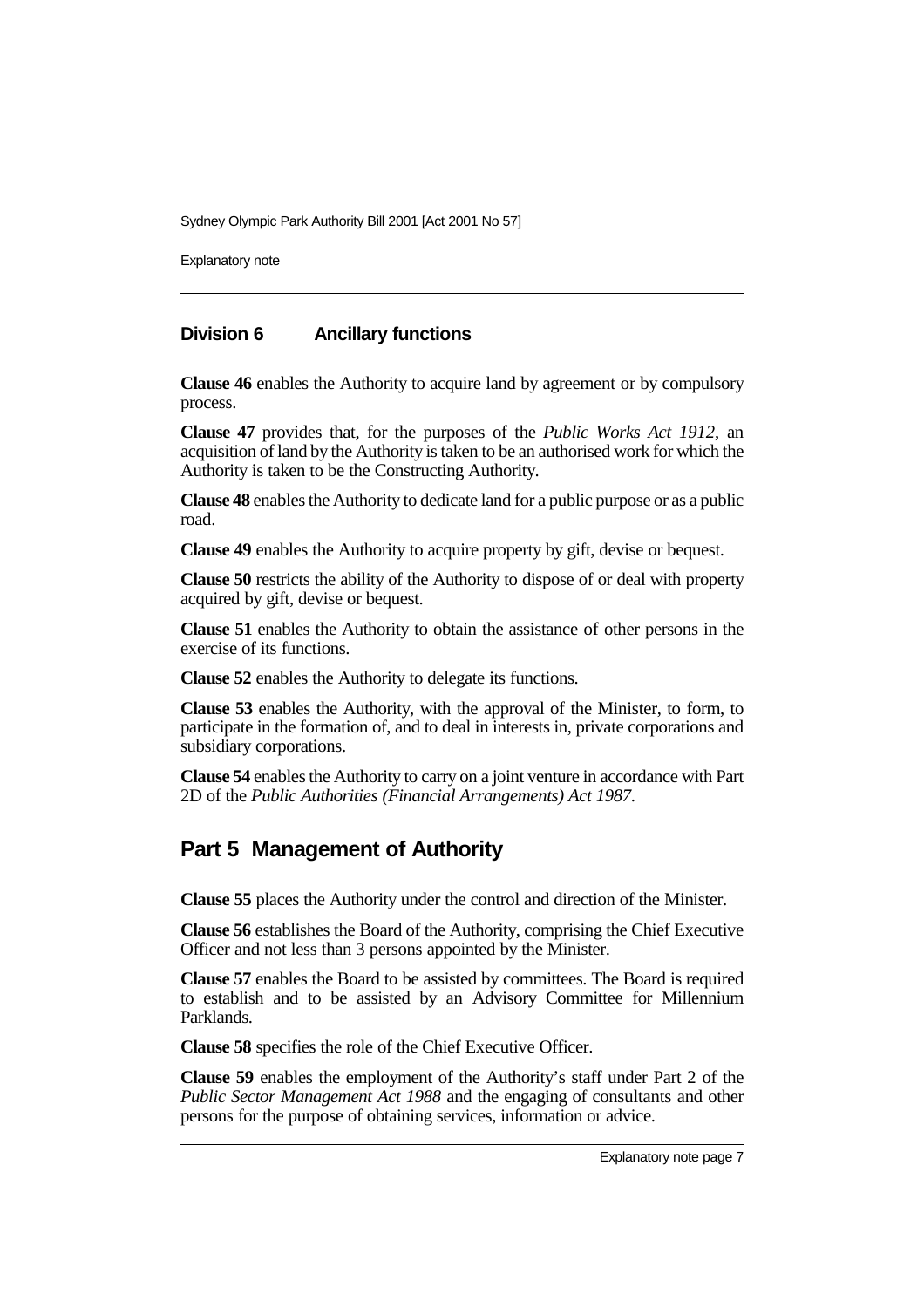Explanatory note

**Clause 60** enables the Authority to engage persons as rangers.

**Clause 61** makes it an offence for a person to obstruct or impersonate a ranger.

#### **Part 6 Miscellaneous**

**Clause 62** makes it an offence for a person, other than the Authority, to use the name "Sydney Olympic Park" for a commercial purpose without the written consent of the Authority.

**Clause 63** prevents a public authority from making, without the written consent of the Authority, an arrangement with an Olympic organisation for the use of any matter for which the Olympic organisation owns or controls the copyright.

**Clause 64** enables any person to inspect a drawing referred to in the proposed Act (being a drawing, for example, that defines the land that comprises Sydney Olympic Park, the Sydney Olympic Park Development Area or the Millennium Parklands) free of charge during the ordinary office hours of the Authority.

**Clause 65** makes it an offence for a person to improperly disclose information obtained in connection with the administration or execution of the proposed Act.

**Clause 66** makes it an offence for a person, who obtains knowledge through his or her association with the Authority concerning dealings in land, to use that information to his or her advantage.

**Clause 67** exonerates persons acting for the Authority from personal liability for acts or omissions done or omitted in good faith.

**Clause 68** provides that the financial year of the Authority is the year commencing on 1 July.

**Clause 69** provides for the keeping of the seal of the Authority and for the manner in which it is to be fixed to a document.

**Clause 70** enables the Authority to recover money due to it as a debt.

**Clause 71** provides that the proposed Act binds the Crown.

**Clause 72** enables proceedings for an offence against the proposed Act or any regulations made under it to be dealt with summarily before a Local Court.

**Clause 73** applies the "owner onus" provisions to parking offences committed within Sydney Olympic Park.

**Clause 74** enables the prosecution of certain offences by means of penalty notices.

Explanatory note page 8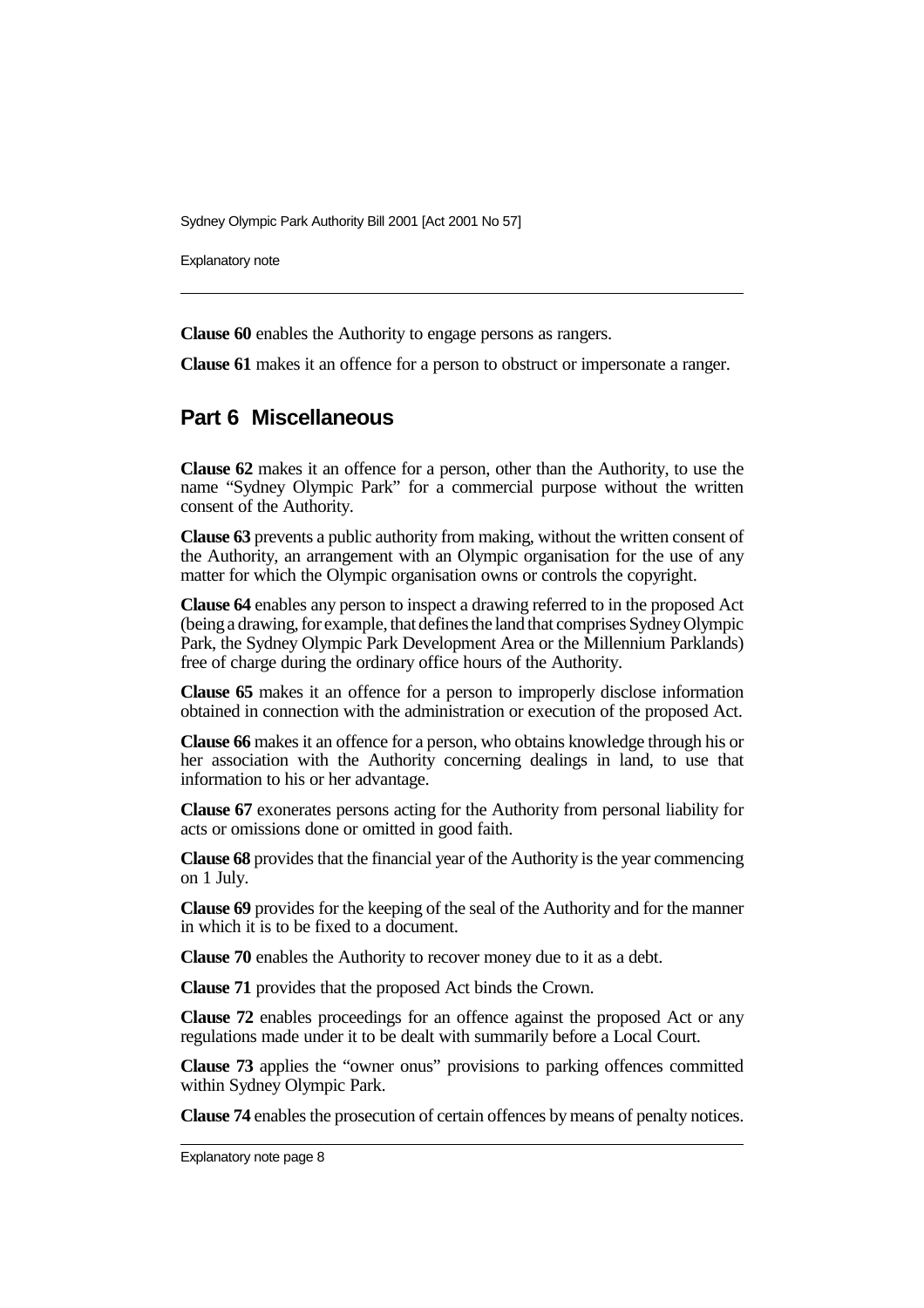Explanatory note

**Clause 75** enables the amendment of Schedule 1 (the description of the land that comprises Sydney Olympic Park) and Schedule 2 (the description of the land that comprises the Sydney Olympic Park Development Area) by regulation.

**Clause 76** enables the addition of land to Schedule 3 (the description of the land that comprises the Millennium Parklands) by regulation.

**Clause 77** enables the making of regulations for the purposes of the proposed Act.

**Clause 78** repeals the *Homebush Bay Operations Act 1999* (but not the *Homebush Bay Operations Regulation 1999*) and enacts certain savings provisions consequent on the repeal.

**Clause 79** provides for the amendment of the *Homebush Bay Operations Regulation 1999* as set out in Schedule 5.

**Clause 80** repeals the *Bicentennial Park Trust Act 1987* and the *Bicentennial Park Regulation 2000*.

**Clause 81** provides for the amendment of the *Water Management Act 2000* as set out in Part 1 of Schedule 6 and replaces the *Water Supply Authorities (Olympic Coordination Authority) Regulation 1999* with the *Water Management (Sydney Olympic Park Authority) Regulation 2001* set out in Part 2 of Schedule 6.

**Clause 82** provides for the amendment of the Acts and instruments specified in Schedule 7.

**Clause 83** gives effect to Schedule 8, which contains savings, transitional and other provisions consequent on the enactment of the proposed Act.

**Clause 84** requires the Minister to carry out a review of the proposed Act as soon as possible after 5 years from the date of assent.

# **Schedule 1 Sydney Olympic Park**

**Schedule 1** contains a description, by reference to a drawing deposited in the office of the Authority, of the land that comprises Sydney Olympic Park.

# **Schedule 2 Sydney Olympic Park Development Area**

**Schedule 2** contains a description, by reference to a drawing deposited in the office of the Authority, of the land that comprises the Sydney Olympic Park Development Area.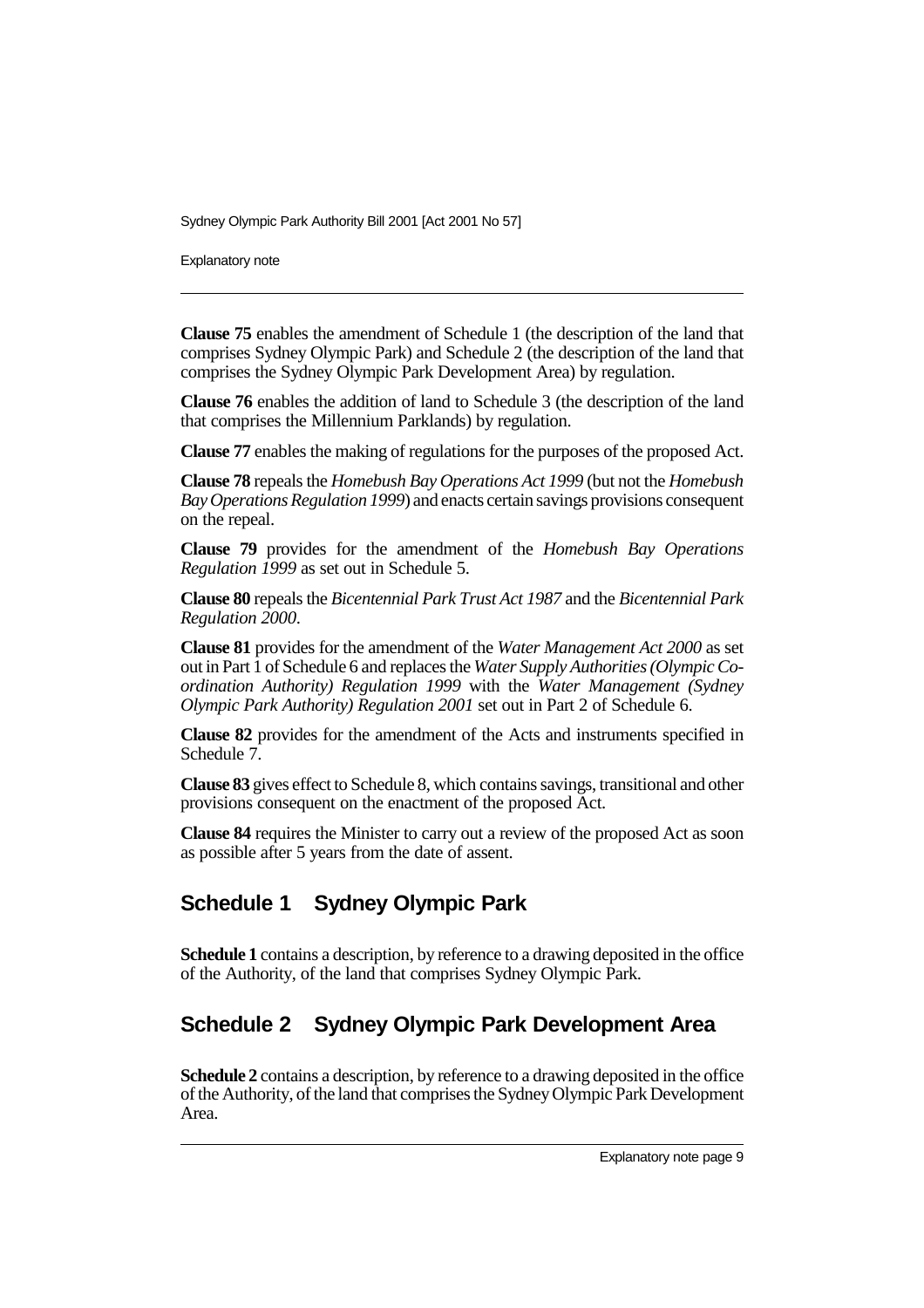Explanatory note

## **Schedule 3 Millennium Parklands**

**Schedule 3** contains a description, by reference to a drawing deposited in the office of the Authority, of the land that comprises the Millennium Parklands.

# **Schedule 4 Constitution and procedure of Board**

**Part 1** of **Schedule 4**, comprising clause 1, contains definitions of *appointed member* and *member* of the Board.

**Part 2** of **Schedule 4**, comprising clauses 2–9, contains provisions relating to the constitution of the Board.

**Part 3** of **Schedule 4**, comprising clauses 10–15, contains provisions relating to the procedure to be observed at meetings of the Board.

## **Schedule 5 Amendment of Homebush Bay Operations Regulation 1999**

The *Homebush Bay Operations Regulation 1999* was made in order to control and regulate activities on land at Homebush Bay during the conduct of the Sydney Olympic Games. **Schedule 5** contains amendments to the regulation to convert it into a regulation that is appropriate to regulate activities on land within Sydney Olympic Park under the proposed Act.

### **Schedule 6 Water management legislation**

**Part 1** of **Schedule 6** amends the *Water Management Act 2000* to remove the Olympic Co-ordination Authority from the list of water supply authorities under that Act and to add to the list of water supply authorities the name of the Sydney Olympic Park Authority.

**Part 2** of **Schedule 6** replaces the *Water Supply Authorities (Olympic Coordination Authority) Regulation 1999* with the *Water Management (Sydney Olympic Park Authority) Regulation 2001,* the terms of which are set out in that Part.